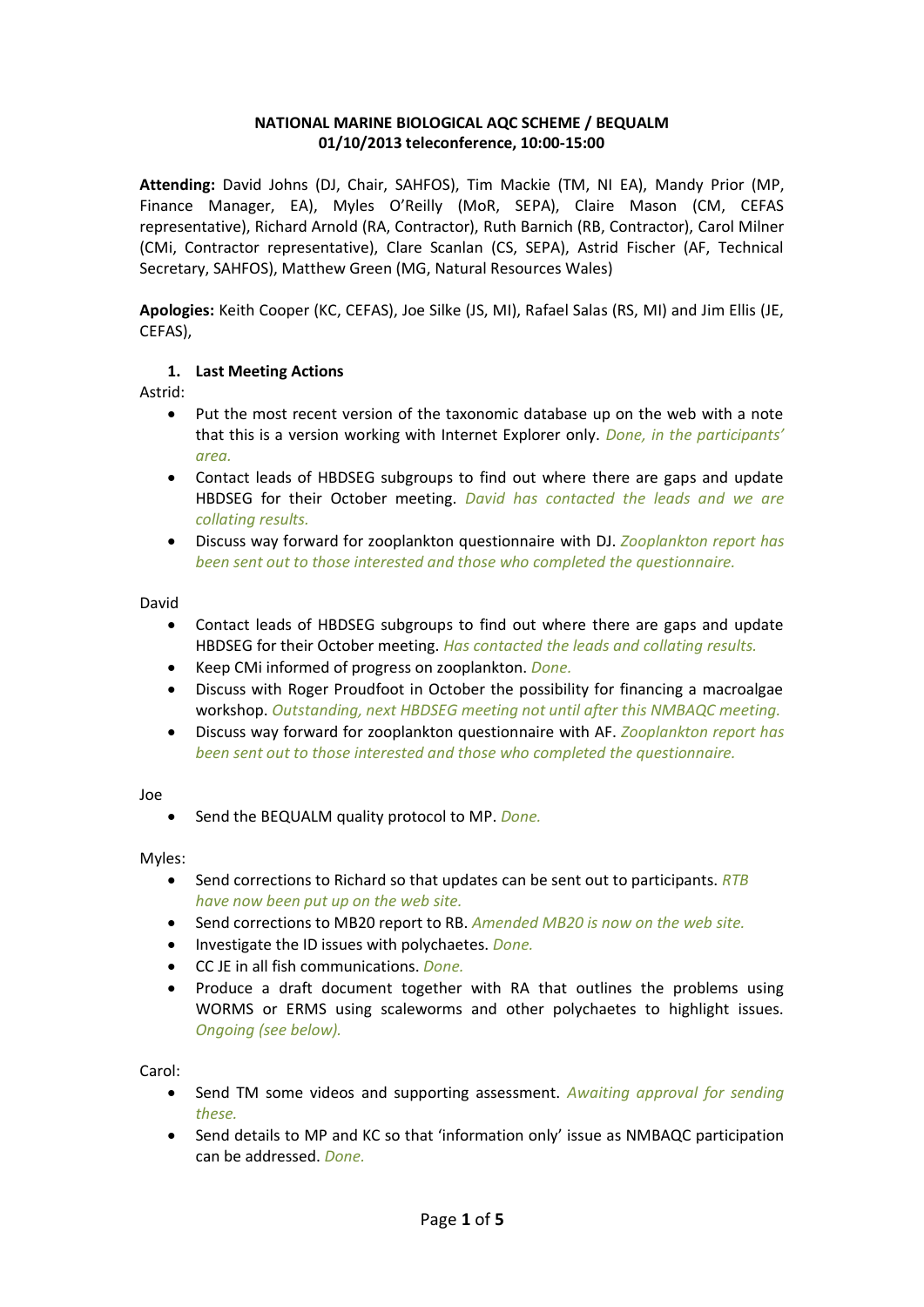Claire Mason

- Set up a meeting with Graham. *Done, had meeting yesterday and is now progressing the information.*
- Send photos for video analysis to TM. *Awaiting approval for sending these.*

Clare Scanlan:

- Look into the reference list and send one with definite approval to AF for inclusion on web site. *Done. Astrid has received the latest version and has uploaded this on the NMBAQC web site.*
- Find out who would be interested to join saltmarsh QA/QC scheme. *There is not a great deal of interest, only the main agencies. It may be possible to set up a ringtest with the EA, which currently holds a ring test commissioned from CEH. Action Mandy to provide Clare with contact details of EA staff involved in this ring test for Clare to investigate if we can set the ring test up under the NMBAQC flag.*
- Discuss the gridded square issues with Emma and others. *Quadrats or open quadrats- Clare has investigated the possibility alternatives, including using photographic assessments instead of in situ samples, but this will not be in place in time for the next ringtest.*
- Collate some ID guidance on seagrass to draft a standard for the NMBAQC web site. *Ongoing.*

Mandy

- Send seagrass ID sheet to CS. *Done.*
- Set up a meeting in 2-3 weeks time to discuss the tender. *Will be discussed under 'Finance update'.*

Richard/Ruth:

- Contact Nigel Grist to see how the new version is coming along. *Done. Astrid has received the latest version and has uploaded this on the NMBAQC web site.*
- Forward the correspondence about the polychaete fragment matter to MoR. *Done, this was a misunderstanding and all reports have now been amended.*
- CC JE in all fish communications. *Done.*
- Produce a draft document together with MOR that outlines the problems using WORMS or ERMS using scaleworms and other polychaetes to highlight issues. *This is an issue which is ongoing, and will need more time and discussion. WORMS web site entries for polychaetes especially are very much out of date and the state-of-the-art keys produced in recent workshops should be used instead. NMBAQC participants should be made aware of the recent keys. It may be possible to check the data with MSBIAS- Matt to forward information on this to Ruth.*

*Carol*

• to forward the correspondence about the polychaete fragment matter to MoR. *Done.*

All:

- Send photos of sediment types to TM. *Ongoing.*
- To give their feedback on Aerial mapping report within the next 3-4 weeks to MP. *Feedback has been received and commented on, as per documents sent out by Mandy.*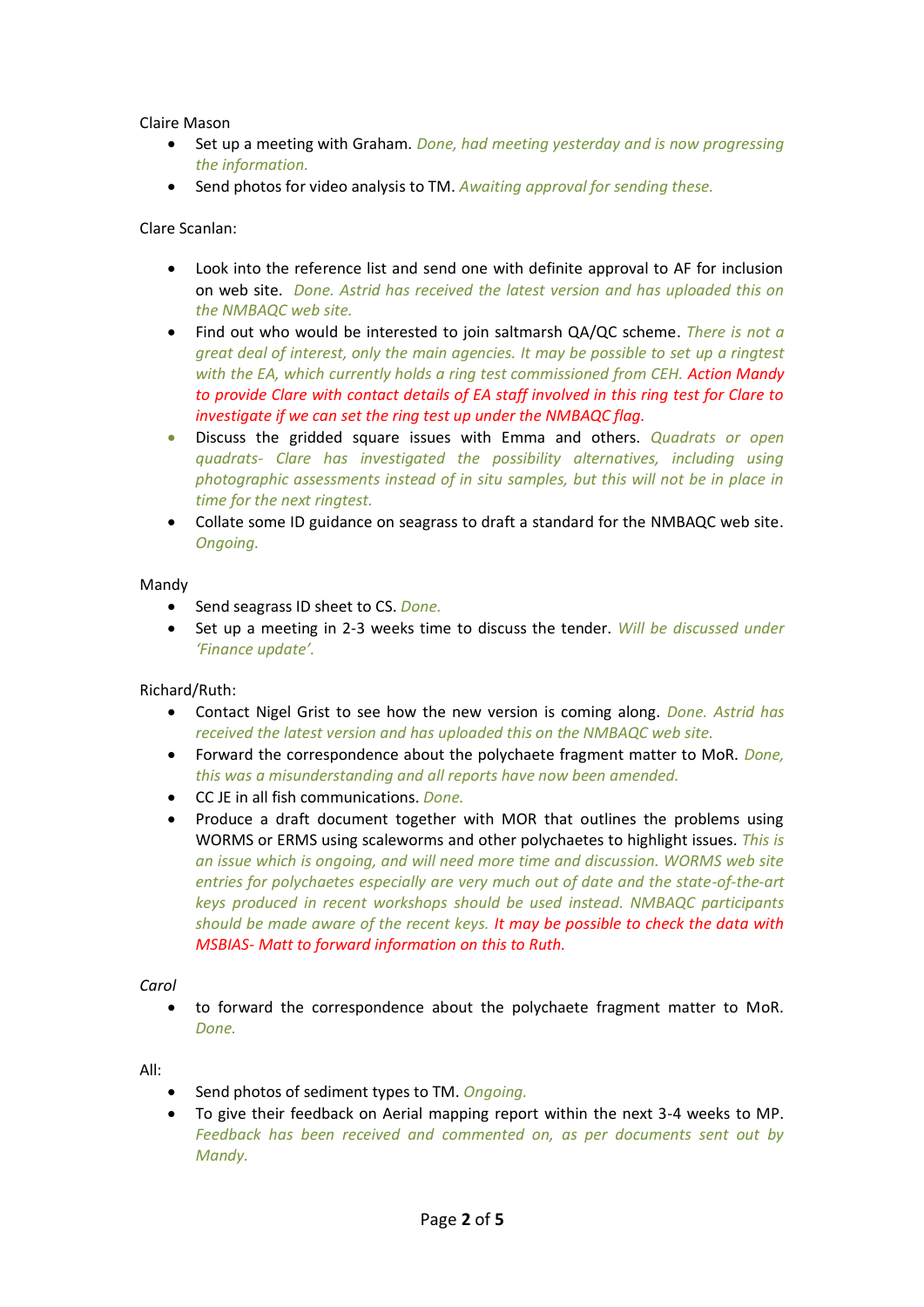# **2. Minutes of the last meeting**

It was agreed that decisions and actions should be captured, and that an annotated version would be fine.

### **3. Priorities from HBDSEG**

- Collate what QA/QC is in place for in the development of Indicators for the upcoming Marine Strategy Framework Directive. Still in the process of doing this, but outstanding indicators are epibiota, zooplankton, seabirds and cetaceans.
- Funding possibilities to request from HBDSEG:
	- $\circ$  Workshop to look at sample collection issues, to investigate the differences between same grab or separate grab workups of sediment samples. There are also inshore/offshore difference. Claire Mason to draft David a paragraph to take to HBDSEG.
	- o Workshop for macroalgae/seagrass identification. Clare Scanlan to draft David a paragraph with rough costing for HBDSEG.
	- o Workshop for training Epibiota imaging/ Best practice guide.
	- o Workshop together with ICES zooplankton group to set up standards for zooplankton analysis.

### **4. Phytoplankton update**

The phytoplankton component is running a workshop next week 7-9 Oct in Galway with 25 people attending. Issues to be addressed are Intercomparison exercise results; Enumeration and identification exercise results; Community analyses of North Sea phytoplankton; Calculating Phytoplankton Biovolume, Biomass and Carbon; Lectures and microscope demonstrations of the Raphidophytes, nanoflagellates and naked dinoflagellates groups.

#### **5. PSA update**

Year 19 samples have all been completed and year 20 samples have been distributed. Some of the distributed samples had shell fragments in them, action Ruth to investigate if this was due to transport issues.

A discussion was held on the possibility of an own sample test in future, due to the procedure for workup of samples by the EA being slightly different to the NMBAQC protocol. It was agreed that this should be included in the new tender as something we wish to initiate. The PSA component has changed in recent years from being just supported data to currently being used for the IQI assessment. Action Claire Mason to investigate the level of significance of PSA assessment for the IQI tool. The own sample results will tell us if the data being generated are fit for purpose, by sending the dry part that is sieved and a later subsample for QA. A protocol will need to be developed to describe what we classify as an own sample and what the pass/fail criteria will be. The new tender should also include PSA workshops 'as and when required'.

Another item that was mentioned was freshwater soil samples, the PSA from these grabs comes without any proficiency testing and their workup protocols are different to marine ones, as they use different dispersants. Surveys are going further inshore and agencies should be aware of this.

#### **6. Benthic Invertebrates update**

Some of the Year 18 own samples arrived very late but have now been processed. Thomson are working on the summary and annual reports.

The Year 19 own samples have been received and are currently being processed. All reports should be ready by January 2014.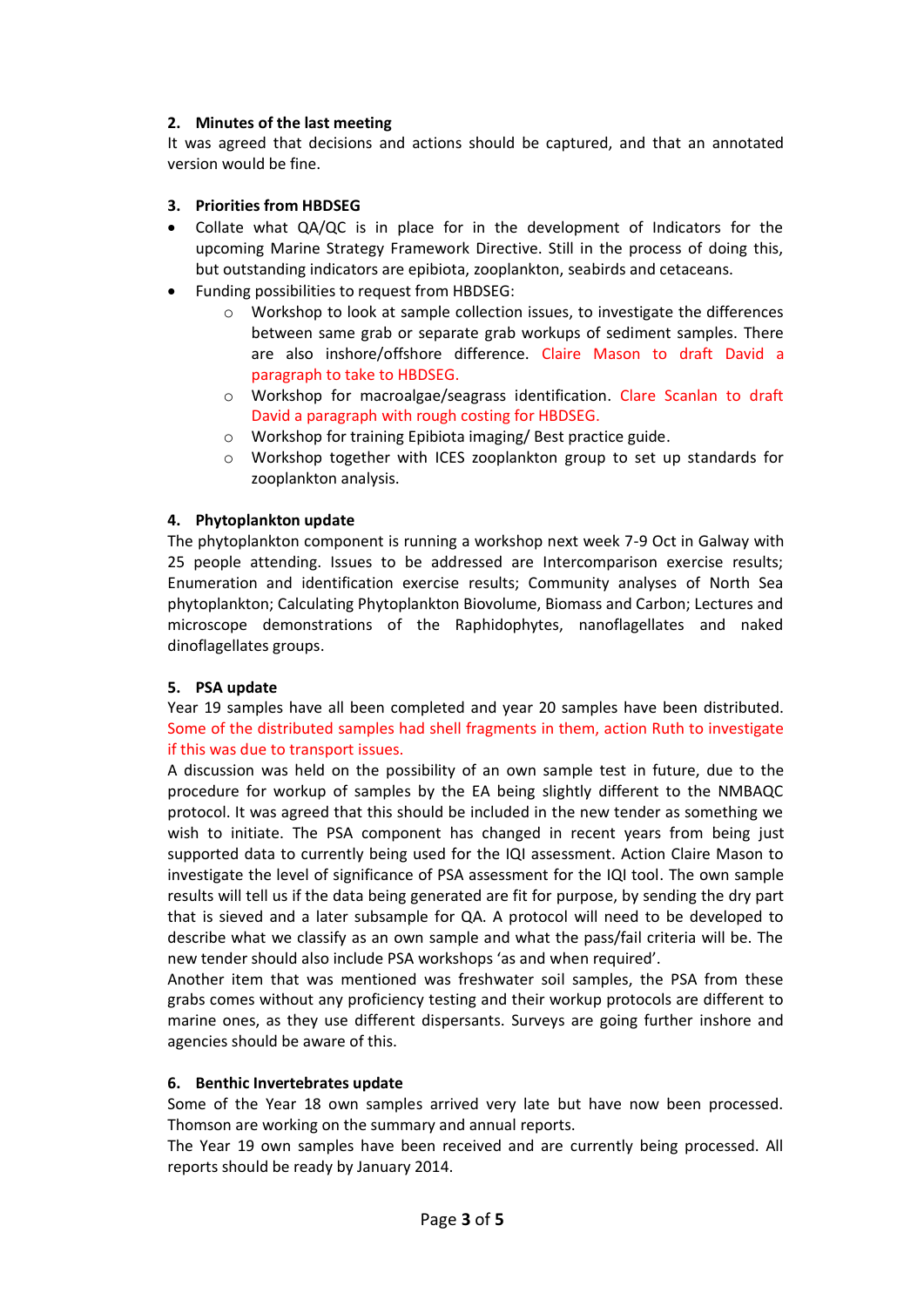RT44 is complete and a first version of the report is available on the web site. Queries are coming in and all will be openly discussed.

### **7. Macroalgae**

The MB20 exercise is completed and the reports are up on the web. Except for the own samples exercise all has been completed. The Year 20 specimens have just been issued, and the MB OS have all been distributed.

Clare is still looking into the possibility of arranging a workshop, at a time of year when there will be seagrass around to look at. The workshop could take the form of a back-toback remote sensing mapping/ in-the-field mapping workshop. Matt and Tim to contact Clare Scanlan with ideas and possible participant contact information for the workshop. Mandy mentioned a study by the EA Geometrics Team in which manned areal flight data was compared to remoted operate flight data. Action Mandy to send details of this study to Matt and Clare Scanlan.

Matt had feedback from Bianca Bacchi on the Opportunistic Macroalgae component, saying the test had not been very useful. Action Matt to ask Bianca to contact Clare Scanlan with this feedback so that tests may be improved.

### **8. Epibiota update**

David, Astrid and Tim attended an Epibiota workshop organised by Natural England and held early September in Plymouth. The workshop focussed on using epibiota imaging for monitoring change and gave a good overview of the issues that are important. It was also a good occasion to make contact with those doing the epibiota imaging and Envision has sent David and Astrid the original NMBAQC ring test footage.

Astrid has consequently set up a googlegroup with a google document that everyone can access and edit. This was distributed to the attendees and others interested in epibiota imaging and will be used as a setup for a draft Best Practise Guide.

Post meeting note- Astrid has been contacted by JNCC who are eager to take the lead and will help with the production of the Best Practise Guide.

#### **9. Fish update**

The Fish component for Year 19 has been completed, and requests have been sent out for the reversed ring test for Year 20.

A suggestion from Jim Ellis was that it would be good to hold a workshop to also cover larger fish species and rarely caught species, which would not be available in sufficient numbers to send out for a ring test. This would avoid bias towards the more common species. Workshops would need to be financially viable, and there needs to be confidence in the ID of the species.

#### **10. Zooplankton update**

The Zooplankton report has been distributed to interested parties and is now available on the NMBAQC web site. The conclusion is that there is a general interest in zooplankton and no current standards. There is also a lack of regular coastal zooplankton monitoring (although Matt Green mentioned regular sampling in Skomer, Wales). Next steps to take are to organise a workshop, together with the ICES Working group on Zooplankton, to come up with some standards or a Best Practise guide and take it from there.

#### **11. AOB**

• NMBAQC Letterhead- Clare S to send Astrid a draft letterhead which can be improved upon if needed (Post meeting note- received). Action all to send current protocols to Astrid so that she can hold a library of relevant documents.